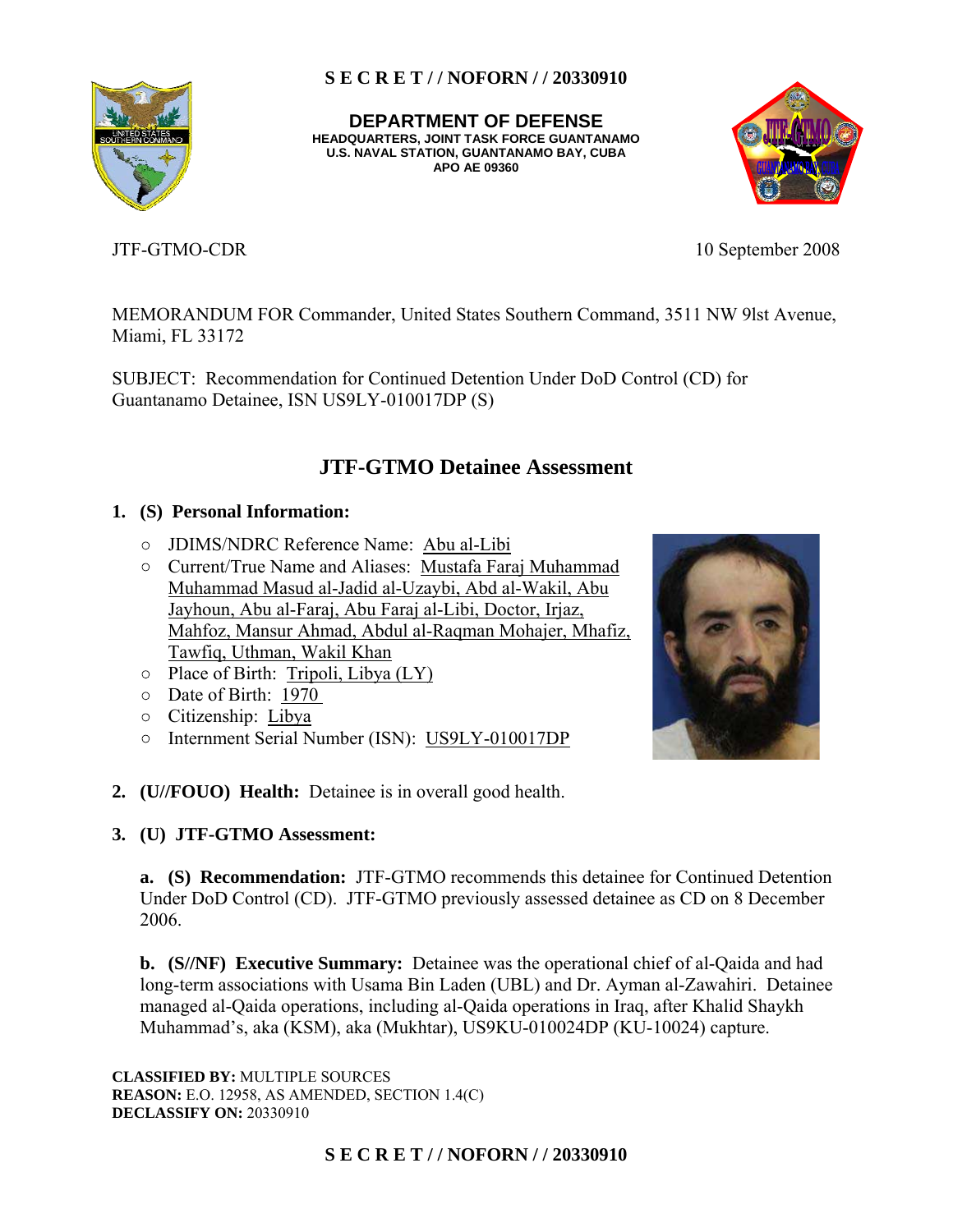## JTF-GTMO-CDR

SUBJECT: Recommendation for Continued Detention Under DoD Control (CD) for Guantanamo Detainee, ISN US9LY-010017DP (S)

Detainee also directed al-Qaida operations against US and Coalition forces within Afghanistan (AF). Detainee planned and executed operations against the US and other nations, including an alleged 2003 assassination attempt against President Musharraf of Pakistan. Detainee provided safe havens for UBL and senior al-Qaida leader Dr. Ayman al-Zawahiri in 2001 and 2003. Detainee was an instructor and administrator at two al-Qaida training camps in Afghanistan. Detainee managed two al-Qaida guesthouses in Kabul, AF and participated in armed hostilities against US and Coalition forces. Detainee is knowledgeable of al-Qaida's strategies and was identified as helping to publish a magazine supporting Islamic extremism and jihad. **[ADDITIONAL INFORMATION ABOUT THIS DETAINEE IS AVAILABLE IN AN SCI SUPPLEMENT.]** JTF-GTMO determined this detainee to be:

- A **HIGH** risk, as he is likely to pose a threat to the US, its interests, and allies
- A **HIGH** threat from a detention perspective
- Of **HIGH** intelligence value

**c. (S//NF) Summary of Changes:** The following outlines changes to detainee's assessment since the last JTF-GTMO assessment. (Changes in this assessment will be annotated by  $\triangleright$  next to the footnote.)

- Revised detainee's account of events
- Incorporated reporting of detainee's activities
- **4. (U) Detainee's Account of Events:**

**The following section is based, unless otherwise indicated, on detainee's own account. These statements are included without consideration of veracity, accuracy, or reliability.** 

 **a. (S//NF) Prior History:** Detainee graduated in 1989 from Shuhada al-Wajib High School in Libya. The first time detainee left Libya was for travel to Tunis, Tunisia (TS) in late 1988 or early 1989 with his father, who wished to exchange Libyan currency for Tunisian currency.<sup>1</sup>

**b. (S//NF) Recruitment and Travel:** In 1989, detainee learned about extremism through the media and cassette tapes that solicited volunteers to travel to Afghanistan.<sup>2</sup> An individual

 1 TD-314/12435-06, TD-314/46042-05

 $^2$  Analyst Note: In IIR 6 034 0164 05, Awad Khalifa Muhammad Abu Bakr Abu Uwayshah, ISN US9LY- 000695DP (LY-695), contradicted detainee, stating detainee participated in the Afghan-Soviet Jihad, which took place between 1979 and 1989. LY-695 added detainee came to Afghanistan in the late 1980's. LY-695 claimed detainee originally trained in Tajikistan, further contradicting detainee's reporting. In TD-314/21038-03, Ali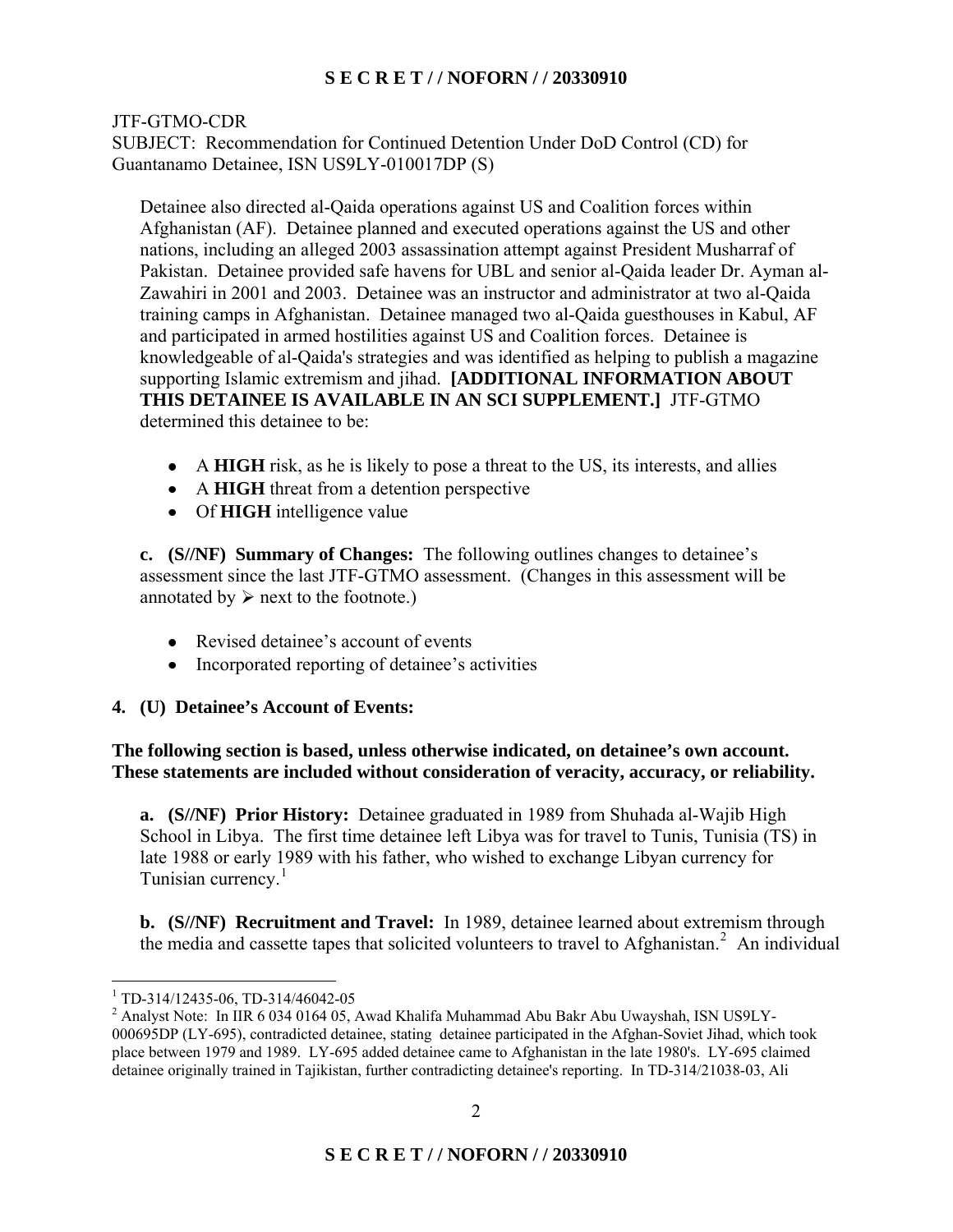#### JTF-GTMO-CDR

SUBJECT: Recommendation for Continued Detention Under DoD Control (CD) for Guantanamo Detainee, ISN US9LY-010017DP (S)

named Jafar, who lived in detainee's neighborhood and returned from participating in extremist activities in Afghanistan, was recruiting volunteers to go to Afghanistan. Detainee, along with Jafar and three others, departed Libya in 1989 and traveled to Cairo, Egypt (EG) to obtain visas for Pakistan (PK). Libya was not issuing Pakistani visas at the time for fear that people would travel to Afghanistan for extremist activities. After multiple failures for obtaining Pakistani visas in Egypt, Jafar attempted to take all the passports to Saudi Arabia (SA) to obtain visas. However, he was arrested upon arrival and sent back to Cairo with the passports. Jafar led the authorities to the house in Cairo where detainee and the others were staying, resulting in the collective arrest of everyone present at that location. The group was deported to Tunisia, where detainee and the others again tried to acquire Pakistani visas. They were subsequently arrested by Tunisian authorities. When the group was released in the end of 1989 or around the beginning of 1990, Jafar organized a flight to Algeria (AG) for detainee and his Libyan companions, and finally acquired Pakistani visas. Detainee and several others traveled to Islamabad, PK in early 1990 and upon arrival spoke with one of Jafar's contacts on the phone. This contact provided directions to the al-Ansar Guesthouse in Peshawar, PK which housed mainly new Arab recruits and injured fighters returning from the front lines $<sup>3</sup>$ </sup>

**c. (S//NF) Training and Activities:** Approximately two days later, detainee and some Libyan recruits traveled to a Miram Shah, PK guesthouse before continuing to al-Qaida's Jawar Camp in Khowst, AF for basic military training.4 Detainee was taught basic weapons handling, physical fitness, and Islamic law over a period of two months. Upon completion of the course, the emir of the camp took detainee and some other recruits who were considered dedicated and trustworthy to a meeting. The emir offered those present at the meeting the opportunity to become members of al-Qaida. Detainee was presented a paper contract that outlined the details of becoming a member of al-Qaida and a commitment to spend a number of months fighting on the front lines of Afghanistan to prove his dedication. At that time, al-Qaida had only existed for about three years. Detainee could not give *bayat* (oath of allegiance) at the time to UBL because UBL was in Saudi Arabia.<sup>5</sup>

(S//NF) From 1990 through the middle of 1992, detainee split his time between fighting on the front lines in Afghanistan and working at the Khallad and Jihad Wahl Training Camps in

Muhammad Abd al-Aziz al-Fakhri, aka (Ibn al-Shaykh al-Libi), ISN US9LY-000212DP (LY-212) also stated detainee participated in the Afghan-Russian Jihad.

<sup>3</sup> TD-314/12435-06, TD-314/46042-05

 Wahl include Jihad Wael and Jihad One. A variant of Jawar is Zhawar. The Zhawar Killi Camp complex consisted <sup>4</sup> Analyst Note: In TD-314/57072-04, Sharif al-Masri (detained in 2004) claimed detainee told him detainee traveled to Afghanistan when he was very young and was with al-Qaida since his early days in Afghanistan. In TD-314/75453-05, detainee reported al-Faruq Training Camp used to be called Jawar Training Camp. Variants for Jihad of several training camps, including Jihad Wahl and Khalid Ibn al-Walid, aka (Khallad) Training Camps. 5 TD-314/12435-06, TD-314/46042-05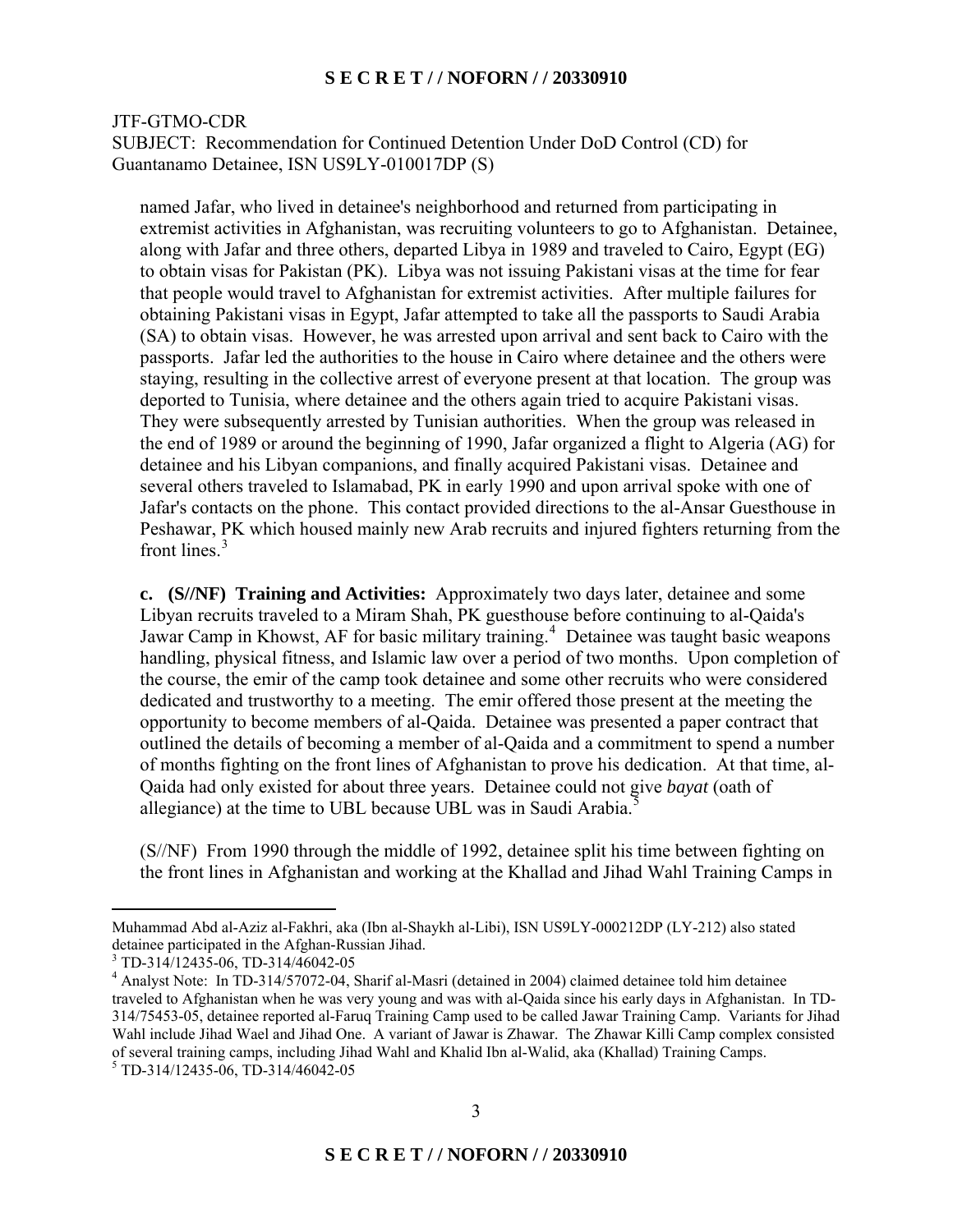#### JTF-GTMO-CDR

SUBJECT: Recommendation for Continued Detention Under DoD Control (CD) for Guantanamo Detainee, ISN US9LY-010017DP (S)

Pakistan. In 1991, detainee saw UBL for the first time when UBL came to the Jihad Wahl Camp and gave a speech, in which detainee heard UBL hint at large attacks against the US in the future. In mid-1992 to 1993, al-Qaida sent detainee and approximately 25 to 30 others to study Islamic Law at a University in Peshawar. After approximately three months of study in Pakistan, all 25 to 30 fled because the situation in Pakistan changed.<sup>6</sup> Detainee returned to the Jihad Wahl Camp to train new recruits arriving from Tajikistan.<sup>7</sup> Detainee next worked at the al-Faruq Training Camp from 1993 until 1998 as both an administrator and as an instructor.<sup>8</sup> As an administrator, detainee was responsible for overseeing the finances, logistics, library, and basic storage needs at the camp. As an instructor, the detainee taught classes in topography, basic enemy targeting, and entry-level weapons courses. Sometime between 1995 and 1996, detainee had problems with his eyesight and skin that precluded him from teaching the advanced weapons course so he became an administrator at the camp.<sup>9</sup>

Americans and freeing the holy sites.<sup>10</sup> (S//NF) In 1997, when UBL arrived from Sudan (SU), detainee met him face-to-face for the first time in Jalalabad, AF. UBL called a meeting of senior al-Qaida members and detainee traveled to the meeting from Khowst. During the meeting, UBL gave a speech on fighting

(S//NF) Approximately a month after the 1998 al-Qaida attacks on the US Embassies in Kenya and Tanzania, US forces attacked numerous al-Qaida camps including Jihad Wahl, al-Faruq, Sadiq, and some Pakistani camps. Detainee visited Jihad Wahl a few days after the attack and decided to close it. Approximately three weeks later, he received a letter from Abu Hafs, aka (Muhammad Atif), aka (Abu Hafs al-Masri) with an order from al-Qaida senior leaders to move the Jihad Wahl and al-Faruq Camps to Kabul. The camps were combined into a single camp called al-Faruq that remained in Kabul for only two months. UBL ordered the al-Faruq Training Camp to be moved from Kabul to Kandahar, AF around the end of 1999. Abu Muhammad al-Masri was then put in charge of the camp due to detainee's preparations for his own wedding. In early 2000, detainee was appointed and operated the two guesthouses in Kabul, until the fall of Kabul in late 2001. On 11 September 2001, Abu Hafs called and told detainee to come to his house. While at Abu Hafs' house, detainee saw the World Trade Center burning. Abu Hafs told detainee that there would probably be a strong reaction from the US and they needed to make preparations to leave Kabul to find safe haven. Detainee stayed in Kabul until the city fell to US and Coalition

 detainee's skin condition: see TD-314/20785-04 and IIR 6 034 1524 03. It is reported in IIR 6 034 0164 05 detainee appears to have *Vitiligo,* also called *White Spot Disease* or *Lukoderma*, a disease in which patches of skin become  $9$  TD-314/12435-06, TD-314/46042-05, TD-314/46021-05, Analyst Note: Senior al-Qaida members talk about discolored from loss of pigmentation.

 6 TD-314/12435-06, TD-314/46042-05, TD-314/46021-05

<sup>7</sup> TD-314/46021-05

<sup>&</sup>lt;sup>8</sup> Analyst Note: In TD-314/46021-05, detainee reported he was an instructor at Jihad Wahl from 1994 to 1996.

<sup>10</sup> TD-314/12435-06, TD-314/46042-05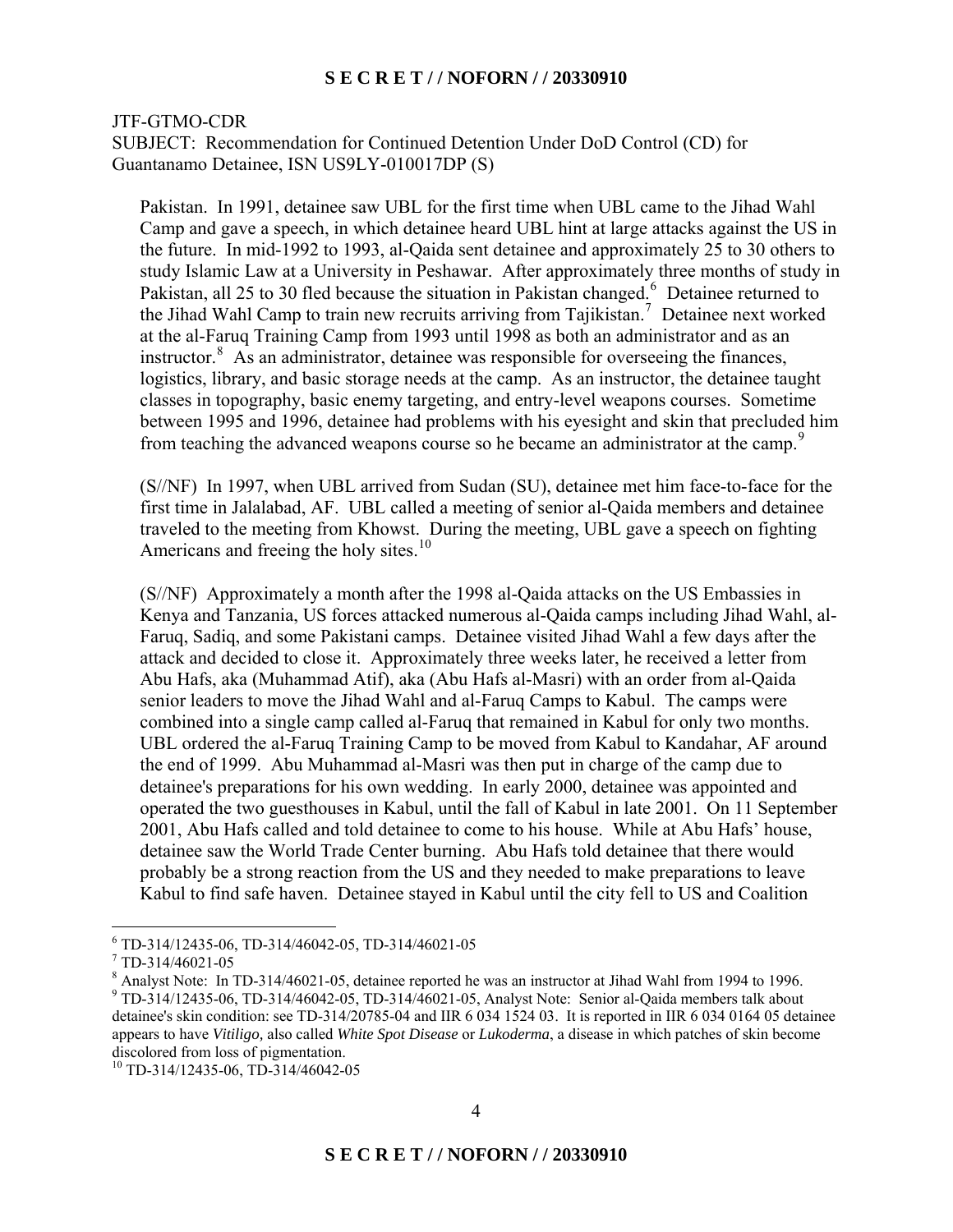#### JTF-GTMO-CDR

SUBJECT: Recommendation for Continued Detention Under DoD Control (CD) for Guantanamo Detainee, ISN US9LY-010017DP (S)

forces on 13 November 2001. This was detainee's last face to face meeting with UBL where UBL discussed the logistical details of moving fighters out of Kabul to a safe haven. Detainee fled to Kandahar in late December 2001 and met his wife who was residing there. Detainee traveled to Gardez, AF to assist between 100 and 200 fighters move from Gardez to Kandahar. He spent the next nine to ten months in hiding with his family in Pakistan.<sup>11</sup>

(S//NF) In October 2002, Nashwan Abd al-Razzaq Abd al-Baqi, aka (Abd al-Hadi al-Iraqi), ISN US9IZ-010026DP (IZ-10026), contacted and asked detainee to work with him in Peshawar. Detainee accepted the offer and spent the next five to six months working under IZ-10026 organizing the purchase of supplies for fighters including medicine, lights, batteries, food, and clothing. In July 2003, detainee received a letter from UBL's designated courier, Maulawi Abd al-Khaliq Jan, requesting detainee take on the responsibility of collecting donations, organizing travel, and distributing funds to families in Pakistan. UBL stated detainee would be the official messenger between UBL and others in Pakistan.<sup>12</sup> In mid-2003, detainee moved his family to Abbottabad, PK and worked between Abbottabad and Peshawar.<sup>13</sup>

(S//NF) Between August 2003 and February 2004, detainee traveled to Shkai, PK on three occasions. While at Shkai, detainee met with al-Qaida's *Shari'a* Council, delivered funds to fighters, met with Hamza Rabia, and visited IZ-10026. In mid 2004, detainee moved his family from Abbottabad to Bajaur, PK. During October 2004, detainee received a letter from UBL asking about the [financial] situations in Pakistan and Waziristan. In addition to the letter, there was a video tape of UBL speeches. In December 2004, detainee met with Shawqi Marzuq Abd al-Alam Dabbas, aka (Khalid Habib), in Bajaur. They discussed possible future operations against US interests in Poland.<sup>14</sup> In mid-March 2005, Abu Ubaydah al-Masri<sup>15</sup> instructed detainee to meet with Abd al-Khaliq Jan in Mardan, PK. The meeting did not take place.<sup>16</sup>

# **5. (U) Capture Information:**

<sup>&</sup>lt;sup>11</sup> TD-314/12435-06, TD-314/46042-05

 $12$  TD-314/12435-06, TD-314/46042-05, TD-314/40102-05, Analyst Note: In TD-314/37025-05, detainee stated of early May 2005, he was responsible for facilitation within the settled areas of Pakistan, communication with UBL and external links. He was responsible for communicating with al-Qaida members abroad and obtaining funds and personnel from those al-Qaida members. In TD-314/54704-04, TD-314/54644-04, detainee met with Taliban Defense Minister Mullah Obaidallah to establish a formal chain for passing financial support to the Taliban. <sup>13</sup> TD-314/12435-06, TD-314/46042-05

<sup>14</sup> TD-314/12435-06, TD-314/46042-05, Analyst Note: In TD-314/42659-05, detainee provides information on the Shura Council.

<sup>&</sup>lt;sup>15</sup> Analyst Note: In TD-314/76046-06, Abu Ubaydah al-Masri is reported as the former al-Qaida emir of Konar Province who now appears to have greater responsibility for operational planning abroad.

 $16$  TD-314/44727-05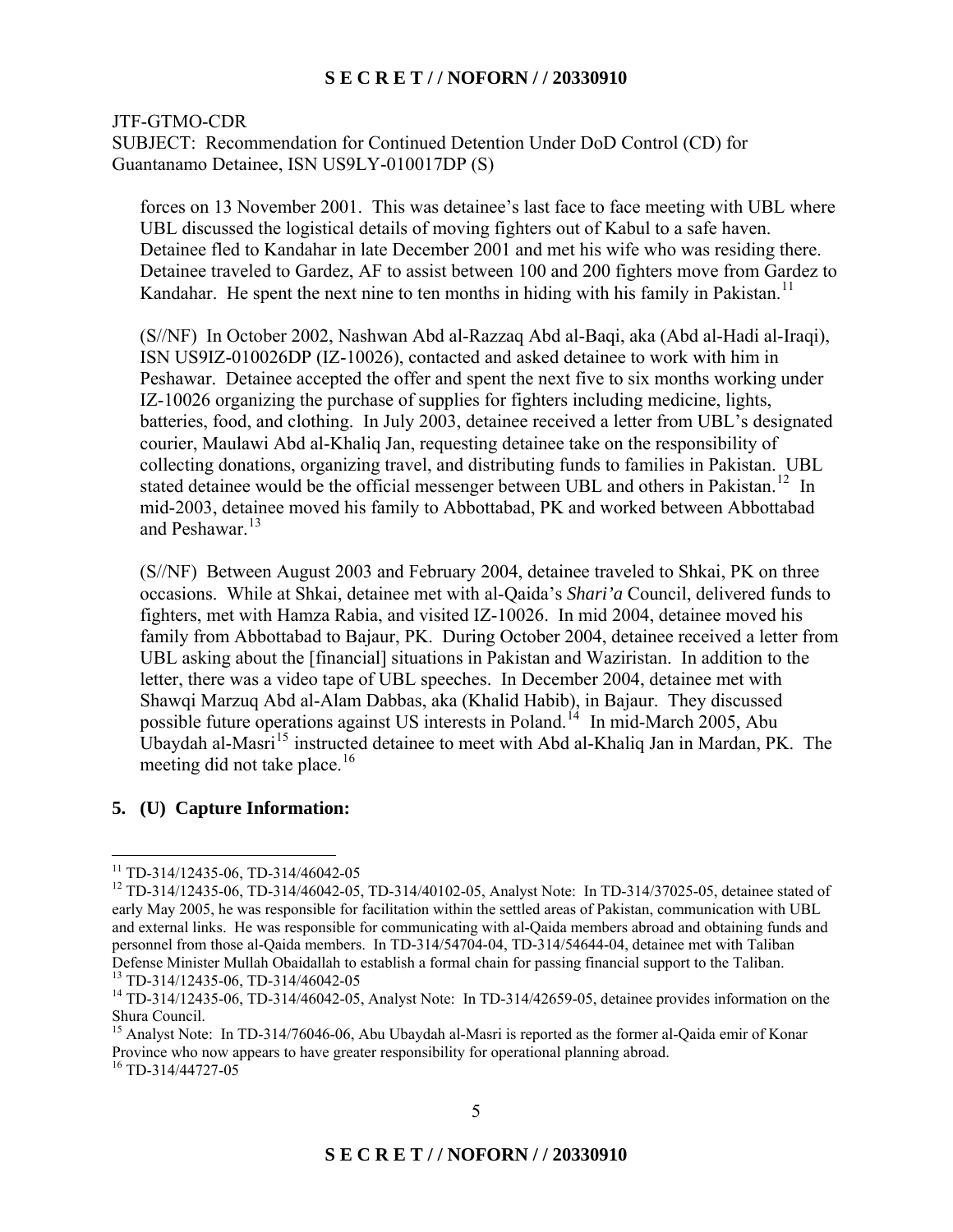# JTF-GTMO-CDR

SUBJECT: Recommendation for Continued Detention Under DoD Control (CD) for Guantanamo Detainee, ISN US9LY-010017DP (S)

**a.** (S//NF) Detainee tried to meet with Abd al-Khaliq again in mid-April and again in early May. In mid-April 2005, detainee began arranging for a store front to be used as a meeting place and drop point for messages he wanted to exchange with Abd al-Khaliq. On 2 May 2005, while he was waiting to meet with Abd al-Khaliq in Mardan, Pakistani Special Forces arrested detainee.<sup>17</sup> Reporting identified detainee as an al-Qaida senior commander of operations in Pakistan who maintained communication with senior al-Qaida leadership including UBL and who is most closely associated with significant network operatives IZ-10026 and now-deceased Ali Ammar Ashur al-Raqiai, aka (Abu Layth al-Libi).<sup>18</sup> Pakistan's foreign office confirmed that the detainee was transferred to US custody on 6 June 2005.<sup>19</sup>

# **b. (S) Property Held:**

• Computer and computer media<sup>20</sup> (Not held by JTF-GTMO)

**c. (S) Transferred to JTF-GTMO:** 4 September 2006

**d. (S//NF) Reasons for Transfer to JTF-GTMO:** To provide information on the following:

• Detainee is designated as a HIGH VALUE DETAINEE (HVD) and was specifically transferred to JTF-GTMO to face prosecution for terrorist activities against the US

**6. (S//NF) Evaluation of Detainee's Account:** Detainee has provided a detailed account of his activities and associations, and admitted acting in a position of authority and responsibility for UBL and al-Qaida. However, certain details are possibly omissions of the entire story, such as operational knowledge of al-Qaida plans leading to the US Embassy bombings in Africa and 11 September 2001 attacks. Details of detainee's account are corroborated by other JTF-GTMO detainees who would have similar placement and access.

# **7. (U) Detainee Threat:**

**a. (S) Assessment:** Detainee is assessed to be a **HIGH** risk, as he is likely to pose a threat to the US, its interests, and allies.

 $\overline{a}$ <sup>17</sup> TD-314/44727-05, TD-314/46810-05, IIR 2 243 0010 06, Analyst Note: There are 119 pages of scanned information recovered from the detainee's computer pertaining to circuitry.

<sup>&</sup>lt;sup>18</sup> IIR 2 243 0010 06, Analyst Note: Abu Layth al-Libi was killed on 29 January 2008 at his house in Pakistan. <sup>18</sup> IIR 2 243 0010 06, Analyst Note: Abu Layth al-Libi was killed on 29 January 2008 at his house in Pakistan.<br><sup>19</sup> 010017 Abu Faraj al-Libi 01-DEC-2005, 010017 Captured al-Qaeda Kingpin is case of Mistaken Identity 08-May-2005

 $20$  TD-314/47553-05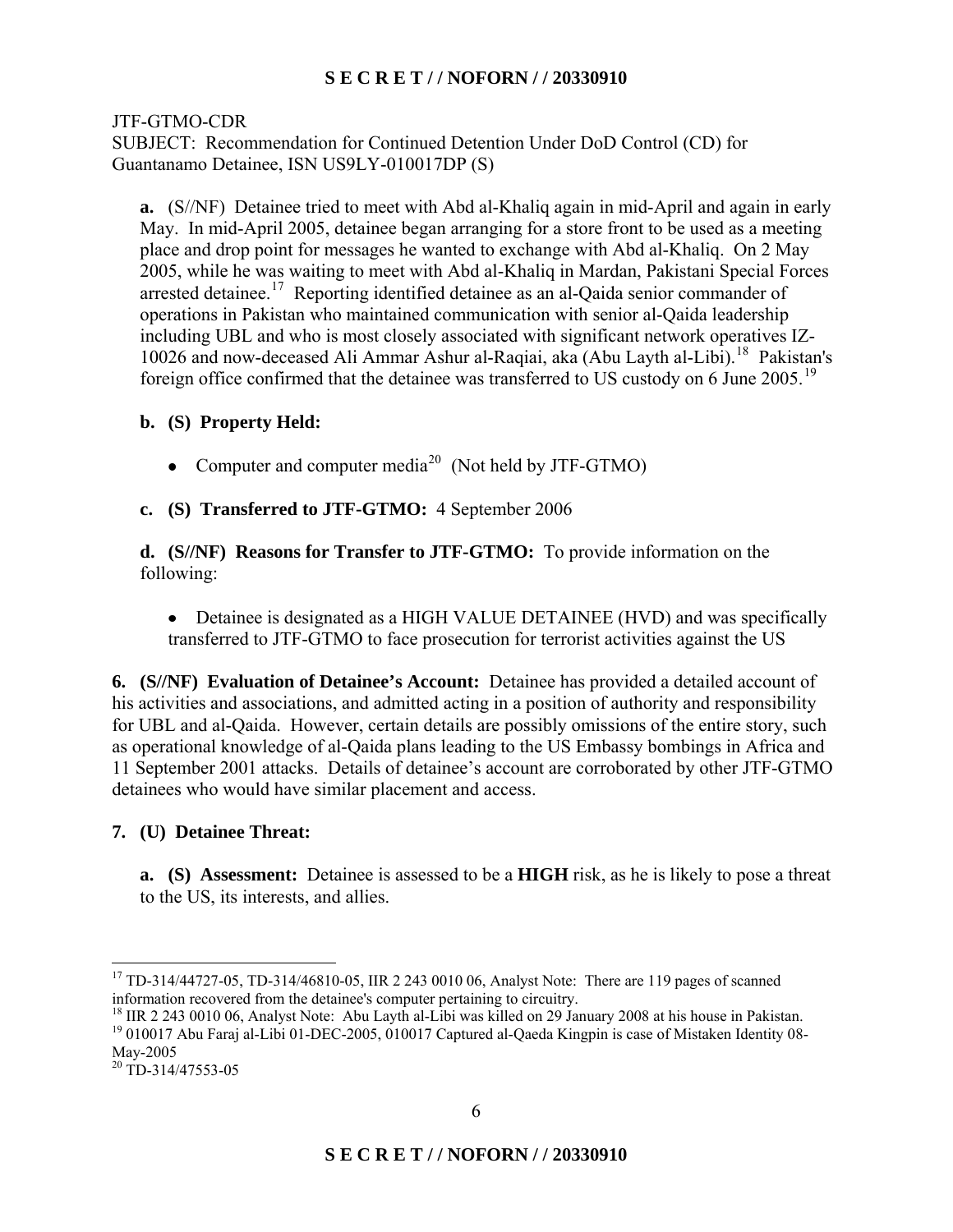JTF-GTMO-CDR

SUBJECT: Recommendation for Continued Detention Under DoD Control (CD) for Guantanamo Detainee, ISN US9LY-010017DP (S)

 Afghanistan. Detainee planned and executed operations against the US and other nations, **b. (S//NF) Reasons for Continued Detention:** Detainee is a senior al-Qaida member who managed al-Qaida operations, to include al-Qaida operations in Iraq, once KU-10024 was captured, and had control over al-Qaida operations against US and Coalition forces within including an alleged 2003 assassination attempt against President Musharraf of Pakistan.<sup>21</sup> Detainee also provided safe havens for UBL and senior al-Qaida leader Dr. Ayman al-Zawahiri in 2001 and 2003. Detainee served as an instructor and administrator at two al-Qaida training camps in Afghanistan where he also received formal militant training. Detainee further managed two al-Qaida guesthouses and fought on the Afghan front lines in support of the Taliban. Detainee is knowledgeable of al-Qaida's strategic doctrine and was identified as having helped publish a jihadist magazine.

• (S//NF) Detainee is a senior al-Qaida member who managed al-Qaida external operations, to include al-Qaida operations in Iraq, once KU-10024 was captured, and had control over al-Qaida operations within Afghanistan against US and Coalition forces.

(S//NF) Detainee admitted joining al-Qaida in the early 1990's and was reported among UBL's cadre.<sup>22</sup> Detainee's name appears on a list of 22 al-Qaida members recovered by US and Coalition forces from the residence of Abu Hafs in Kandahar on or about 11 December 2001.<sup>23</sup>

(S//NF) IZ-10026 said he believed detainee to be a suitable choice to replace KU- $\circ$ 10024 after KU-10024's capture. IZ-10026 reported that in 2003, Hamza Rabia moved in the role as a key al-Qaida external operations planner under detainee's overall management. Al-Qaida members discussed the fact that a big attack had not occurred since KU-10024's capture. IZ-10026 reported detainee stated an operation should happen soon.<sup>24</sup>

(S//NF) According to IZ-10026, detainee managed al-Qaida's "Iraq File," making  $\circ$ him responsible to senior al-Qaida leaders for Iraq.<sup>25</sup>

(S//NF) Ahmad Khaflan Ghailani, ISN US9TZ-010012DP (TZ-10012), reported detainee was his *emir* (leader) while in Mir Ali, PK.<sup>26</sup> TZ-10012 stated UBL would be notified of any planned attack and if UBL deemed an attack was too small or unfeasible, UBL would cancel it. TZ-10012 stated Muhammad Atif would also be notified, but since Atif's death in 2004, detainee would possibly be notified, but not any other persons.<sup>27</sup>

<sup>&</sup>lt;sup>21</sup> TD-314/12435-06, TD-314/51970-02, TD-314/49699-04, TD-314/30445-05

 $^{22}$  > TD-314/46042-05,TD-314/49699-04<br> $^{23}$  SHP 7 730 3031.03

 $23$  > IIR 7 739 3031 03

 $^{24}$  >TD-314/82496-06

<sup>&</sup>lt;sup>25</sup> > Antiterroism Force Protection Iinformation Roundup-Serial 2048

 $^{26}$  > IIR 4 201 1693 08

 $27$  >TD-314/10556-05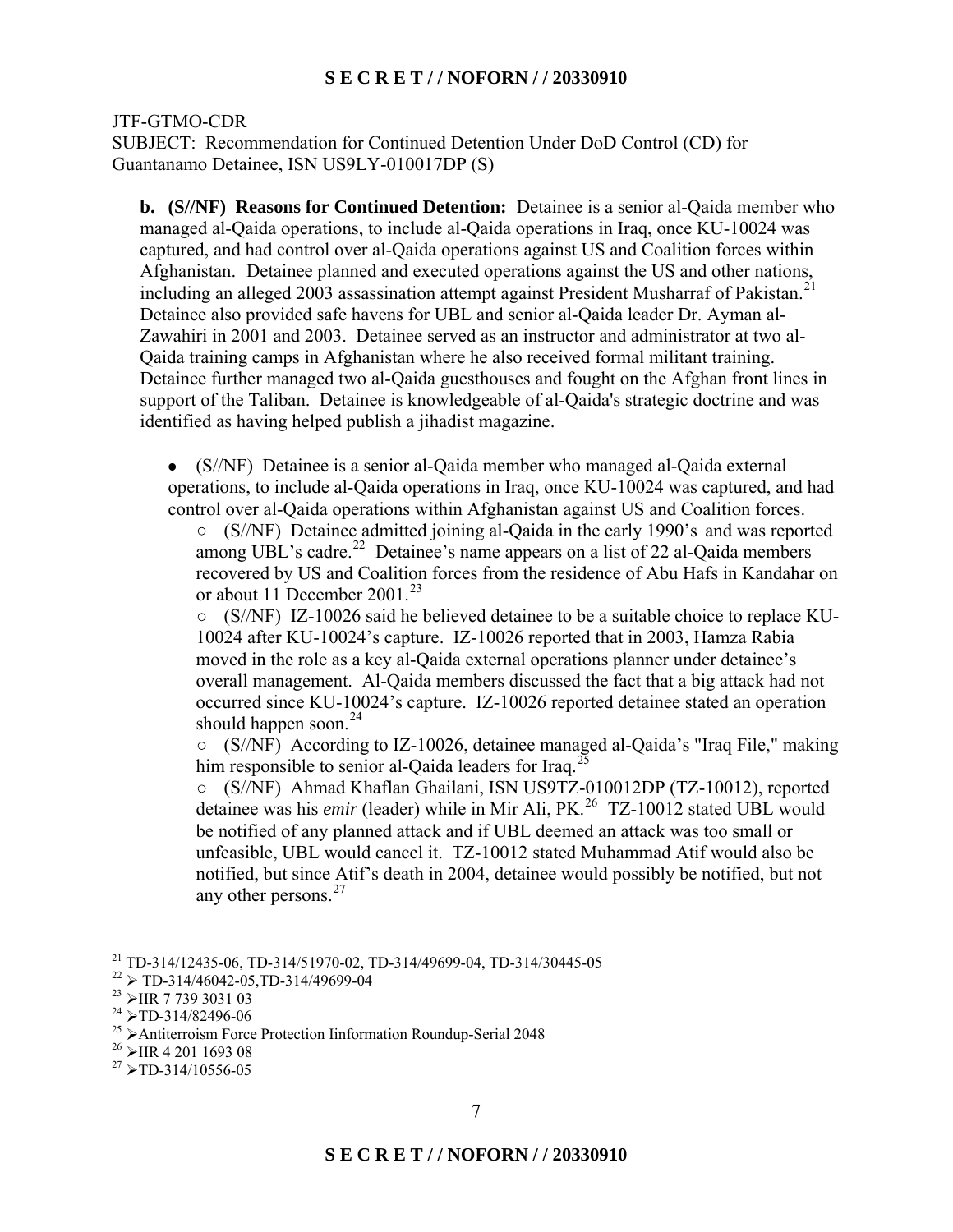SUBJECT: Recommendation for Continued Detention Under DoD Control (CD) for Guantanamo Detainee, ISN US9LY-010017DP (S)

> (S//NF) KU-10024 stated detainee and IZ-10026, who were the emirs of al-Qaida operations inside Afghanistan, planned to use suicide operatives and car bombs to attack US and Afghan military convoys in Afghanistan.<sup>28</sup>

> (S//NF) Detained al-Qaida in Iraq senior facilitator, Layth Ibrahim Abd al-Fatah  $\circ$ al-Farha, aka (Abu Jafar al-Iraqi), stated during a mid-2004 meeting, detainee requested al-Zarqawi provide Chinese anti-aircraft missiles for al-Qaida's use against helicopters and other military aircraft in Afghanistan.<sup>29</sup>

> (S//NF) Al-Qaida facilitator Faysalallah Baluch Abbas Baluchistan, aka (Yaqub),  $\circ$ identified detainee as the head of the "Egyptian Group." Yaqub reported the group consisted of detainee; Muhammad Umar Abd al-Rahman, aka (Assadallah); Shaykh Mustafa Abu al-Yazid, aka (Shaykh Said al-Masri); Muhammad Shawqi al-Islambuli, aka (Khalid al-Masri); Hamza Rabia; and Saadi al-Masri.<sup>30</sup>

(S//NF) Detainee is married to one of Abadallah Abd al-Qadir Tabarak's, ISN  $\circ$ US9MO-000056DP (MO-056, transferred) daughters. MO-056 was reportedly head of UBL's bodyguards while in Kandahar in  $2001$ <sup>31</sup>

(C//REL US, GCTF) Abd al-Razzaq Abdallah Ibrahim al-Sharikh, ISN US9SA- $\circ$ 000067DP (SA-067, transferred) stated detainee was a leader of his own group and a member of al-Qaida. Detainee was famous because he appeared on al-Jazeera mentioning operations and bragged he killed approximately 100 Americans in Afghanistan in  $2003$ .<sup>32</sup>

• (S//NF) Detainee planned and executed operations directed against the US and other nations, including a 2003 assassination attempt against President Musharraf of Pakistan.<sup>33</sup> Detainee also provided safe havens for UBL and senior al-Qaida leader Dr. Ayman al-Zawahiri in 2001 and 2003.

(S//NF) Detainee headed an operation to build remote detonators and conceal them in children's video game cartridges. $34$ 

• (S//NF) During raids conducted between 9 and 11 September 2002 in

Karachi, PK, over 20 radio-type detonating devices were discovered in the Tariq Road Safe House, which was one of the other residences raided the same day.

 $\overline{a}$ 28 TD-314/13719-03

<sup>29</sup> TD-314/78147-05

 responsibilities in Afghanistan and Pakistan after detainee's capture. Shaykh al-Yazid was killed on 8 August 2008 <sup>30</sup> TD-314/44865-02, Analyst Note: IZ-10026 reported Shaykh Mustafa Abu al-Yazid took over detainee's in Afghanistan.

<sup>&</sup>lt;sup>31</sup> > TD-314/37810-03, TD-314/54050-04, TD-314/58576-04<br><sup>32</sup> > UR 6.034,0085.07

 $\frac{32}{33}$  > IIR 6 034 0085 07<br> $\frac{33}{10}$  TD-314/12435-06, TD-314/51970-02, TD-314/49699-04, TD-314/30445-05

<sup>&</sup>lt;sup>34</sup> TD-314/19805-03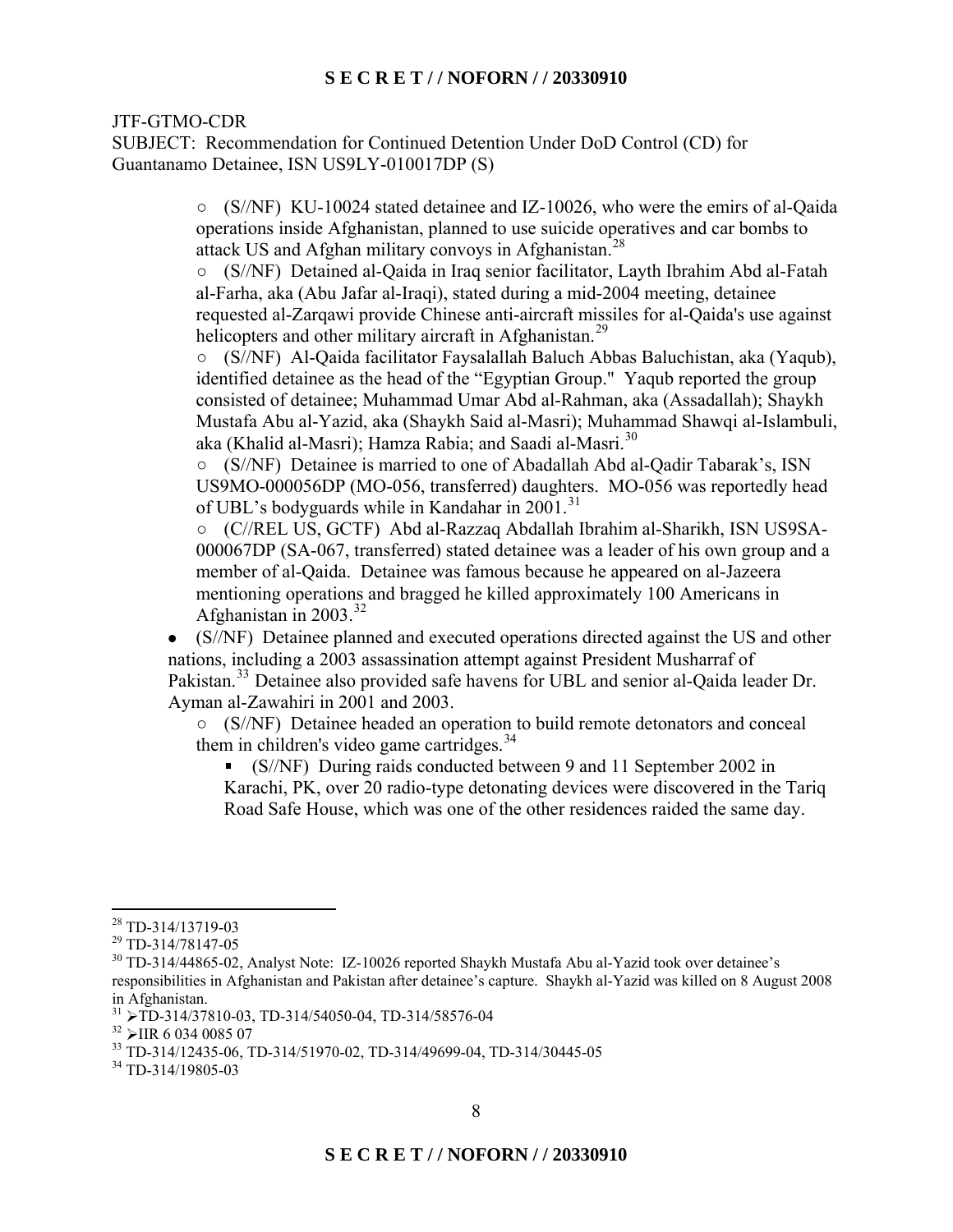SUBJECT: Recommendation for Continued Detention Under DoD Control (CD) for Guantanamo Detainee, ISN US9LY-010017DP (S)

> The devices were built inside of black "Sega" videogame cartridges and were designed for remote activation through use of a cell phone.<sup>35</sup>

• (S//NF) TZ-10012 reported seeing detainee in a safe house in Karachi in early  $2002^{36}$ 

 $\circ$  (S/NF) Detainee organized a network of suicide bombers and facilitators allegedly behind the December 2003 assassination attempt on Pakistani President Pervez Musharraf and the July 2004 attempt on Prime Minister Designate Shuakat Aziz. $37$ 

carry out operations in Pakistan, specifically against President Musharraf. • (S//NF) IZ-10026 reported detainee, in 2004, wanted to organize a group to Detainee considered killing President Musharraf as al-Qaida's main focus in Pakistan<sup>38</sup>

(S//NF) Walid Muhammad Salih Bin Attash, aka (Khallad), ISN US9YM-010014DP (YM-10014) stated he asked detainee for suicide operatives for operations in Karachi, planned by himself and Ammar al-Baluchi, ISN US9PK-010018DP (PK-10018). YM-10014 stated detainee informed him that he had about 50 operatives that would be willing to carry out operations. YM-10014 did not tell detainee the nature of the operations, but only to have the operatives ready when either he or PK-10018 asked for them  $39$ 

(S//NF) Detainee has knowledge of al-Qaida possibly possessing a nuclear bomb. Al-Qaida associate Sharif al-Masri stated in June or July 2004, upon encountering difficulties in moving the nuclear bomb, detainee commented if al-Qaida was able to move the bomb, al-Qaida would find operatives to use it. However, detainee told Sharif al-Masri that al-Qaida currently had no operatives in the US. The operatives would be Europeans of Arab or Asian descent. The device was reportedly located in Europe.<sup>40</sup> Sharif al-Masri reported detainee would know about the bomb and its exact location.<sup>41</sup> Sharif al-Masri believes if UBL were to be captured or killed, the bomb would be detonated in the US, detainee would be one of those able to give the order<sup>42</sup>

 $35 \triangleright$ TD-314/37098-02, TD-314/40307-02, Analyst Note: Involved in the remote detonators plot, in IIR 6 034 0310 al-Faraj, who was possibly from Morocco or Libya, possibly is detainee. In IIR 4 201 0145 08, GZ-10016 reported detainee in Birmal, AF along with KU-10024 who was smuggling out his own group of fighters. 03, Musab Omar Ali al-Mudwani, ISN US9YM-000839DP (YM-839), reported he received his passport from Abu

 $36$  >TD-314/17080-05

<sup>&</sup>lt;sup>36</sup> > TD-314/17080-05<br><sup>37</sup> IIR 6 873 0010 06, para number 5A4, TD-314/02429-05, IIR 7 102 0423 05, 010017 Abu Faraj al-Libbi 27-Oct-2006, 010017 Abu Faraj al-Libbi 01-Dec-2005, TD-314/49706-05

 $38 \times \text{TD-314/82222-06}$ 

 $39$  TD-314/31935-03

 $^{40}$  >TD-314/09972-05, TD-314/51288-04<br> $^{41}$  >TD 314/11016.05

 $41 \triangleright$ TD-314/11016-05

 $42 \triangleright$ TD-314/69521-04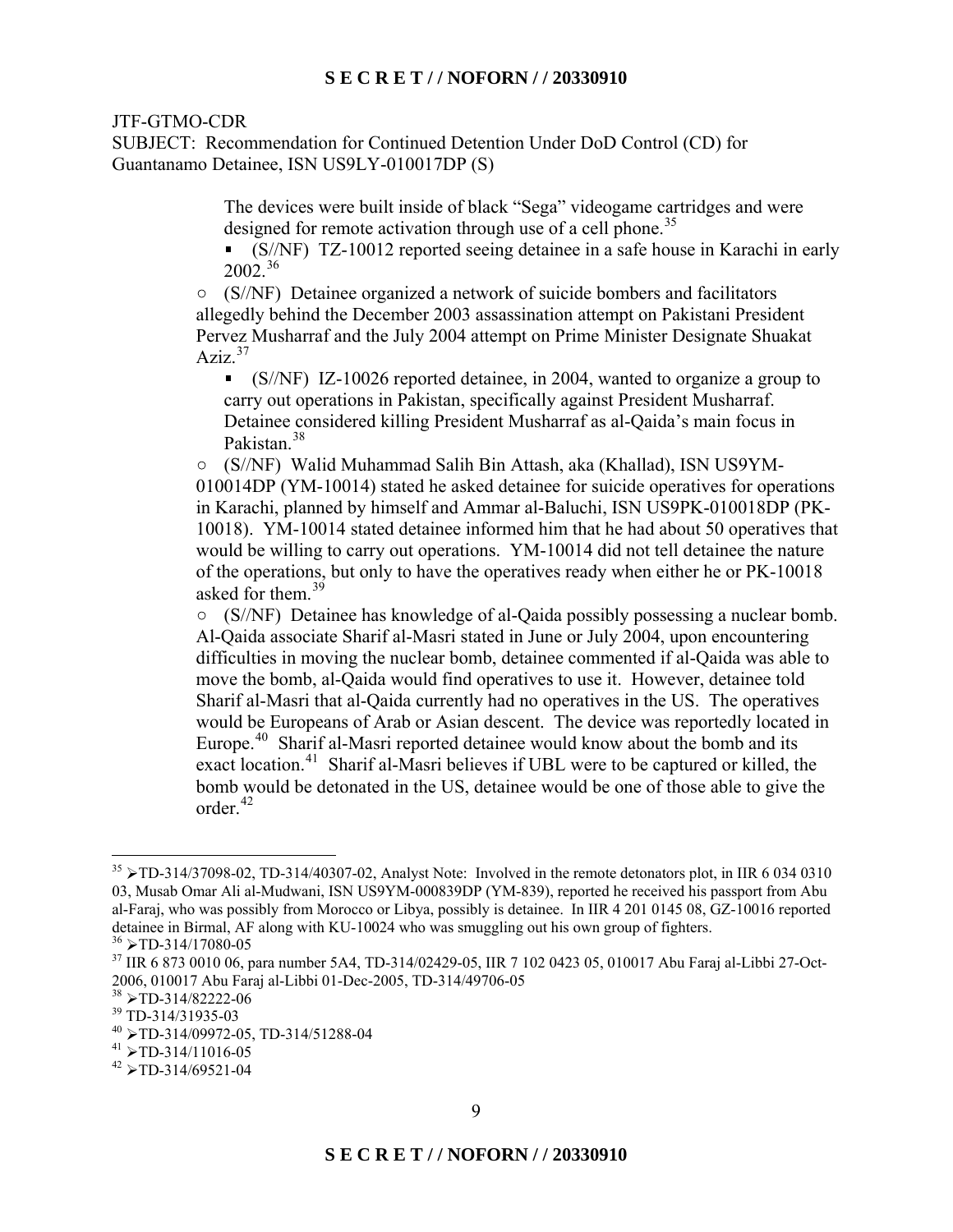SUBJECT: Recommendation for Continued Detention Under DoD Control (CD) for Guantanamo Detainee, ISN US9LY-010017DP (S)

> • (S//NF) Detainee also met with Hamza Rabia in Shkai circa November 2003 and discussed the issue of buried uranium in Kandahar.<sup>43</sup> IZ-10026 claimed that Hamza Rabia along with two other al-Qaida operatives, were killed in an attack in December 2005<sup>44</sup>

(S//NF) Detainee met with senior al-Qaida external operations chief Hamza Rabia in Shkai in September 2003 to pass a verbal message from al-Qaida leader Ayman al-Zawahiri concerning al-Zawahiri's request that Hamza Rabia conduct attacks in India, Israel, and Egypt. Detainee agreed to help Hamza Rabia reconstitute the external operations program of al-Qaida. In support of this, detainee admitted recruiting terrorist operatives who could travel to the US or Europe.<sup>45</sup> (S//NF) IZ-10026 stated that after the capture of KU-10024 in March 2003,  $\circ$ 

South Waziristan, PK, with the assistance of detainee.<sup>46</sup> Ayman al-Zawahiri fled the house in which he was located and moved to Shkai,

• (S//NF) IZ-10026 said Zawahiri fled the house in which he was located in late February 2003, after KU-10024's, arrest in March 2003. Zawahiri left alone and sought out an Afghan named Farid al-Afghani. Farid delivered Zawahiri to detainee, who then coordinated Zawahiri's relocation to Shkai within a few weeks of KU-10024's arrest. After the capture of detainee in May 2005, Zawahiri's residence was changed to a good place owned by a simple, old man. 47

 (S//NF) Zayn al-Abidin Muhammad Husayn, aka (Abu Zubaydah), ISN US9GZ-010016DP (GZ-10016) recalled that detainee was in charge of a secret guesthouse in Kabul at which UBL and Zawahiri stayed in October 2001.<sup>48</sup>

• (S//NF) Detainee admitted he had considered using India as a platform to send operatives to the US or UK because of the large Muslim population there and the low level of scrutiny given to travelers of Indian nationality.<sup>49</sup>

• (S//NF) IZ-10026 reported requesting detainee to acquire altimeter watches. IZ-10026 considered using the altimeter watches to operate as a trigger for an explosive to possibly be used against an Indian airliner. Detainee did not find the watches  $50$ 

• (S//NF) Detainee stated he visited Hamza Rabia at his newly procured training site or safe house in Shkai circa November 2003. Detainee was aware Hamza Rabia and his assistant, Abu Bakr al-Suri, planned to use the house as a staging point for external operations and that Rabia needed a facility for research

<sup>43</sup> TD-314/42005-05

 $^{44}$  TD-314/85366-06

<sup>45</sup> TD-314/42005-05, TD-314/40277-05

 $^{46}$  > TD-314/21484-07

 $^{47}$  > TD-314/21484-07<br> $^{48}$  TD-314/24083-04

<sup>49</sup> TD-314/57269-05

 $50 \triangleright$ TD-314/01018-07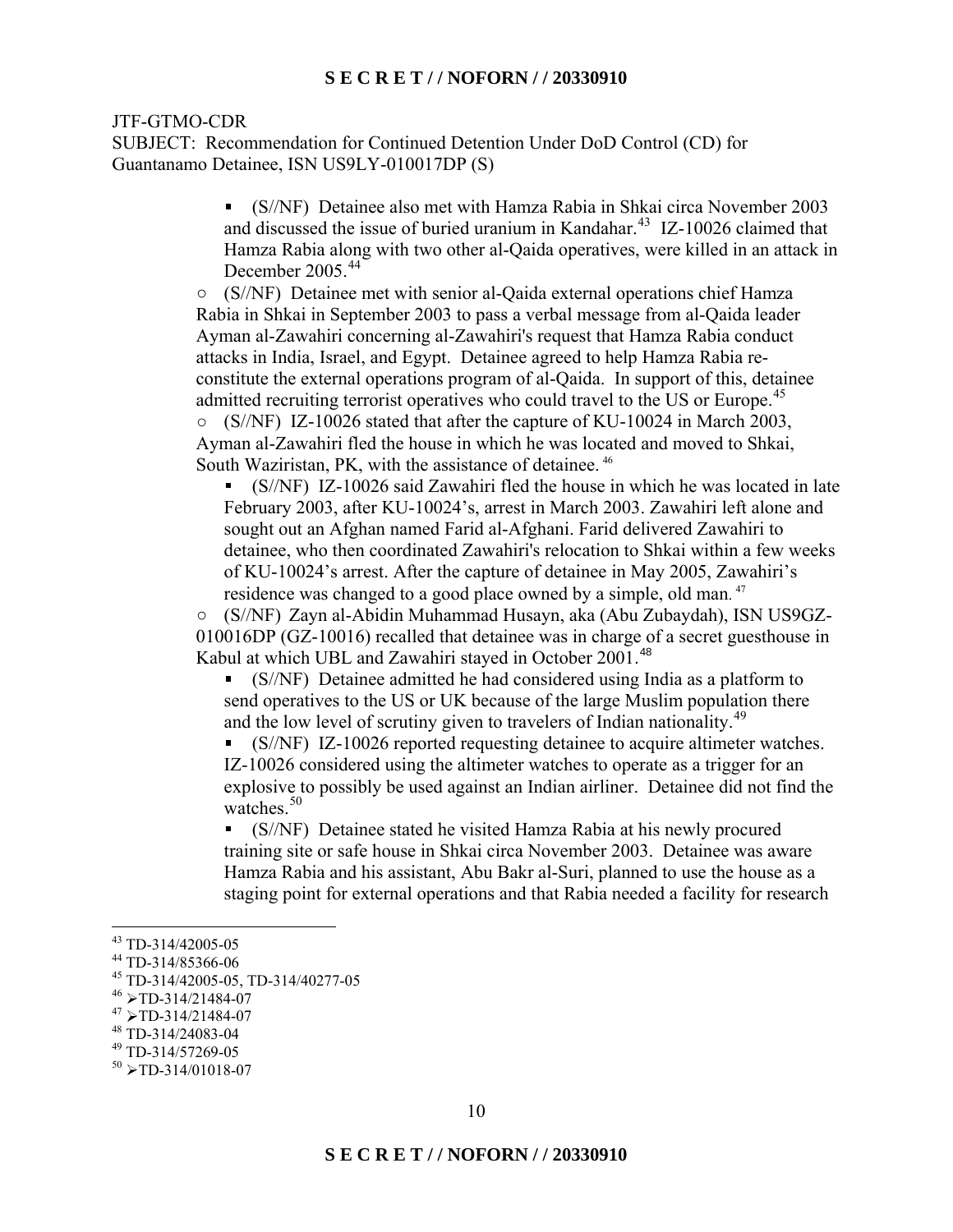SUBJECT: Recommendation for Continued Detention Under DoD Control (CD) for Guantanamo Detainee, ISN US9LY-010017DP (S)

> and training. Detainee speculated that explosives training with gasoline bombs, remote detonation devices, and security training would take place at the house.<sup>51</sup> Hamza Rabia wanted strongly to attack passenger trains in the US or UK following the March 2004 bombing of commuter trains in Madrid, Spain.<sup>52</sup>

communicating with operatives in the UK. $^{53}$ • (S//NF) TZ-10012, while in Shkai mid 2003, heard reporting of detainee

(S//NF) GZ-10016 reported detainee, as of March 2002, was in hiding with IZ-10026 and other senior al-Qaida officials in the Shawal area of Birmal, AF near Waziristan, PK.<sup>54</sup> GZ-10016 stated in a separate debriefing that a Jamaican who was previously located with the detainee and IZ-10026 wanted his help in facilitating travel to the US, UK, or Morocco in order to conduct terrorist attacks.<sup>55</sup>

(U) Open source reporting identified detainee as the main contact between UBL and Islamic extremist operating inside Pakistan. Detainee communicated with al-Qaida operatives outside Pakistan, particularly in the UK.<sup>56</sup>

 $\circ$  (S//NF) Detainee provided funding and direction for a disruption campaign headed by Sharif al-Masri to expel the US and its allies from Afghanistan.<sup>57</sup>

(S//NF) IZ-10026 reported after the Madrid, Spain train bombing in March 2004,  $\circ$ IZ-10026 and other al-Qaida members agreed they needed an operation against US interests in Italy. IZ-10026 had not made specific plans for the operation, but had passed on his ideas to detainee.<sup>58</sup>

(S//NF) Between late 2002 and early 2003, IZ-10026 sent detainee a letter detailing an idea to attack oil tankers as they passed through the Straits of Hormuz in the Persian Gulf.<sup>59</sup>

(S//NF) In March 2005, detainee was in communication with the late Abu Musab al-Zarqawi regarding moving an al-Qaida operative to Iraq. $60$ 

(S//NF) Detainee admittedly attempted to bring a group of Somalis led by Salah al-Din under al-Qaida to support an attack against the  $\overline{US}$ .<sup>61</sup> Detainee met al-Qaida courier Abdirashid Aidid Samatar in Islamabad, PK at Abdallahi Sudi Arale's, ISN DJ9SO-010027DP (SO-10027), house in May 2004.<sup>62</sup> Samatar received detainee's

<sup>51</sup> TD-314/47291-05

<sup>52</sup> TD-314/37967-05

 $53$  >TD-314/48232-06

 $^{54}$  TD-314/03233-03, Analyst Note: See also TD-314/24083-04 for GZ-10016 comments about detainee.

 $55$  TD-314/03484-03

<sup>56 010017</sup> Pakistan and the al-Qaida Man 04-May-2005

<sup>57</sup> TD-314/10807-03, Analyst Note: Detained al-Qaida associate Sharif al-Masri is an Egyptian extremist and al-Qaida operative Muhammad Salah al-Din Abd al-Halim Zaydan's, aka (Sayf al-Adl), brother-in-law.<br>
<sup>58</sup> TD 214/70222.06

 $^{58}$  > TD-314/79233-06<br> $^{59}$  > TD-314/79427-06

 $60$  TD-314/42005-05

<sup>61</sup> TD-314/36650-05, TD-314/26731-05

 $62$  >TD-314/52551-06, TD-314/56522-06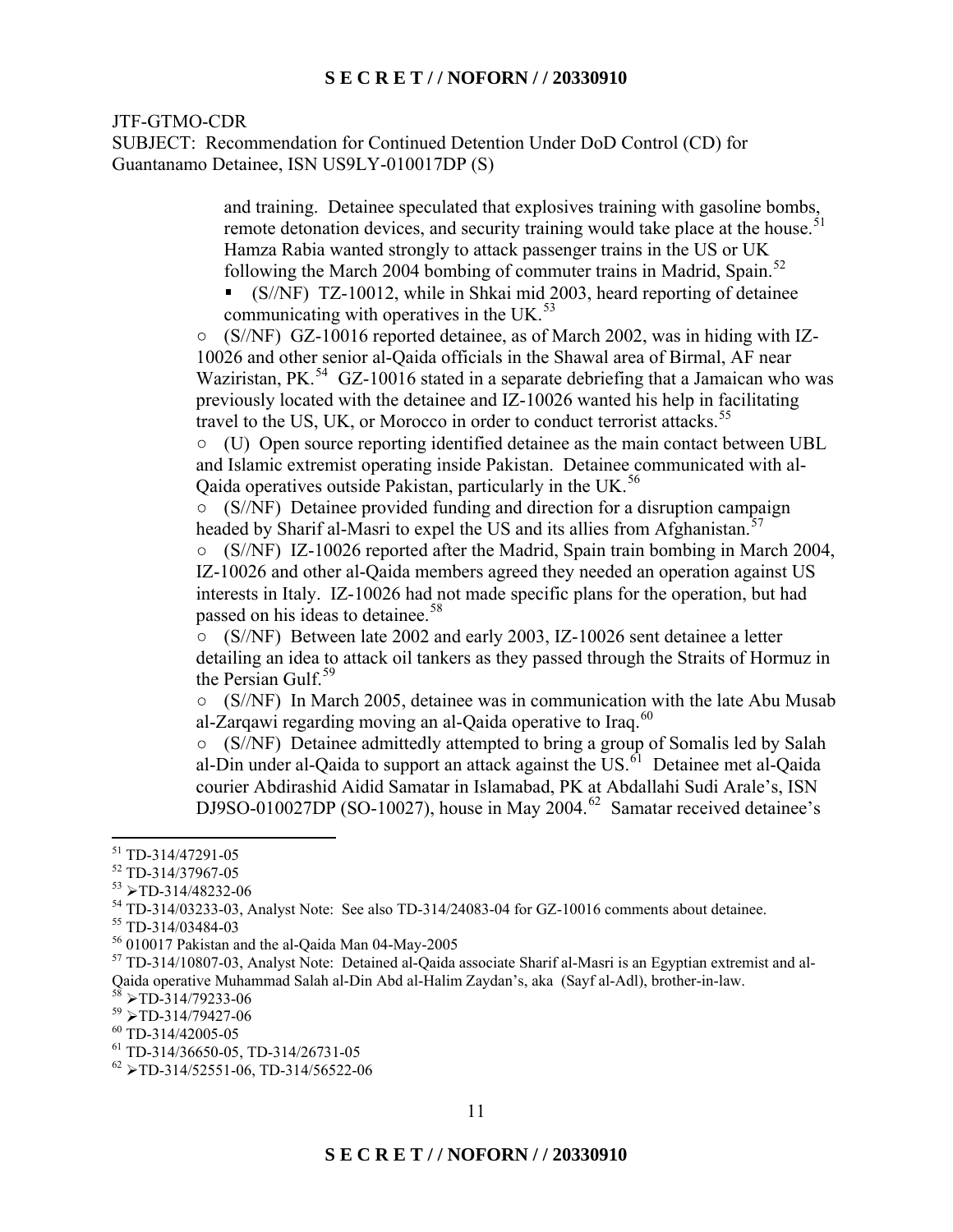SUBJECT: Recommendation for Continued Detention Under DoD Control (CD) for Guantanamo Detainee, ISN US9LY-010017DP (S)

> permission to travel to Pakistan to meet with al-Qaida members to discuss cooperation.<sup>63</sup>

• (S//NF) Detainee received militant training, fought on the front lines of Afghanistan, and later became an instructor and administrator for two different al-Qaida training camps. (Analyst Note: Detainee's admission of administering al-Qaida militant training camps corroborates reporting from others detained at JTF-GTMO. $^{64}$ )

(S//NF) Detainee was a trainer at Jihad Wahl, and later became a trainer and administrator at the al-Faruq Training Camp in Khowst from 1993 to 1998.<sup>65</sup>

(S//NF) Detainee stated while administering al-Qaida training camps and combat units in Afghanistan during the 1990's, his contacts were mostly members of Pakistani militant groups including Harakat ul-Ansar (HUA),<sup>66</sup> Harakat ul-Mujahideen (HUM), Harakat ul-Jihad ul-Islami (HUJI), and Jaysh-e-Muhammad  $(JEM).<sup>67</sup>$ 

(S//NF) Detainee managed two al-Qaida affiliated guesthouses in Kabul. Sharqawi Abdu Ali al-Hajj aka (Riyadh the Facilitator), ISN PK9YM-001457DP (YM-1457), photo-identified detainee as Abu Faraj al-Libi. YM-1457 said detainee managed two guesthouses in Kabul. One was the Ghulan Faheem, aka (Khat), aka (Number Nine), Guesthouse in the Karti Barwan District and the other was the former Saudi Arabian Ambassador's residence, aka (Azzam Guesthouse).<sup>68</sup>

(S//NF) GZ-10016 commented detainee was the radio communicator for Kabul.  $\circ$ Detainee worked out of Madafa Sita (six) or Tesa (nine) and communicated mostly with Northern Afghanistan and Kandahar.<sup>69</sup> IZ-10026 referred to detainee's position as the "communications gatekeeper for UBL and al-Zawahiri."70 (Analyst Note: Tesa is assessed to be one of al-Qaida guesthouses detainee operated.)

 $\frac{63}{2}$  >TD-314/37096-06, Analyst Note: In TD-314/63664-04, Abdirashid Aidid Samatar, aka (Abdirashid Aidid Ahmad), stated Somalis living in the US were attractive to al-Qaida because they could easily travel to Pakistan to meet with al-Qaida members and easily carry messages to al-Qaida members worldwide given their US travel documents.

 64 IIR 6 034 0745 03, TD-314/36891-03

 65 TD-314/12435-06, TD-314/46021-05, TD-314/57072-04, IIR 6 034 0088 05, IIR 6 034 0745 03, 000695 SIR 10- DEC-2004

<sup>66</sup> TD-314/38500-05, Analyst Note: According to the report titled "Islamic Militant Groups – Harakat ul-Mujahidin (HUM)," HUA was declared a foreign terrorist organization in 1997, and in an attempt to circumvent the declaration was renamed Harakat ul-Mujahideen (HUM) in 1998.

involved in terrorism that have demonstrated both intention and capability to attack US persons or interests.<br><sup>68</sup> IIR 6 034 0088 05, Analyste Note: In IIR 6 034 0324 03, Abd al-Zahir, ISN US9AF-000753DP (AF-753), 67 TD-314/38500-05, Analyst Note: HUM, HUJI, and JEM are NIPF Priority 2 CT targets. Priority 2 targets are issues, opportunities, or threats that rise to, or are expected to rise to, the level of interest of the Combatant Commanders or DNI EXCOM Principals, not already identified as Priority 1. This includes terrorist groups, especially those with state support, countries that sponsor terrorism or countries that have state organizations

reported detainee operated the Ashawara Guesthouse in Kabul.

 $69$ <sup>T</sup>D-314/17671-03

 $70 \triangleright$ TD-314/86763-06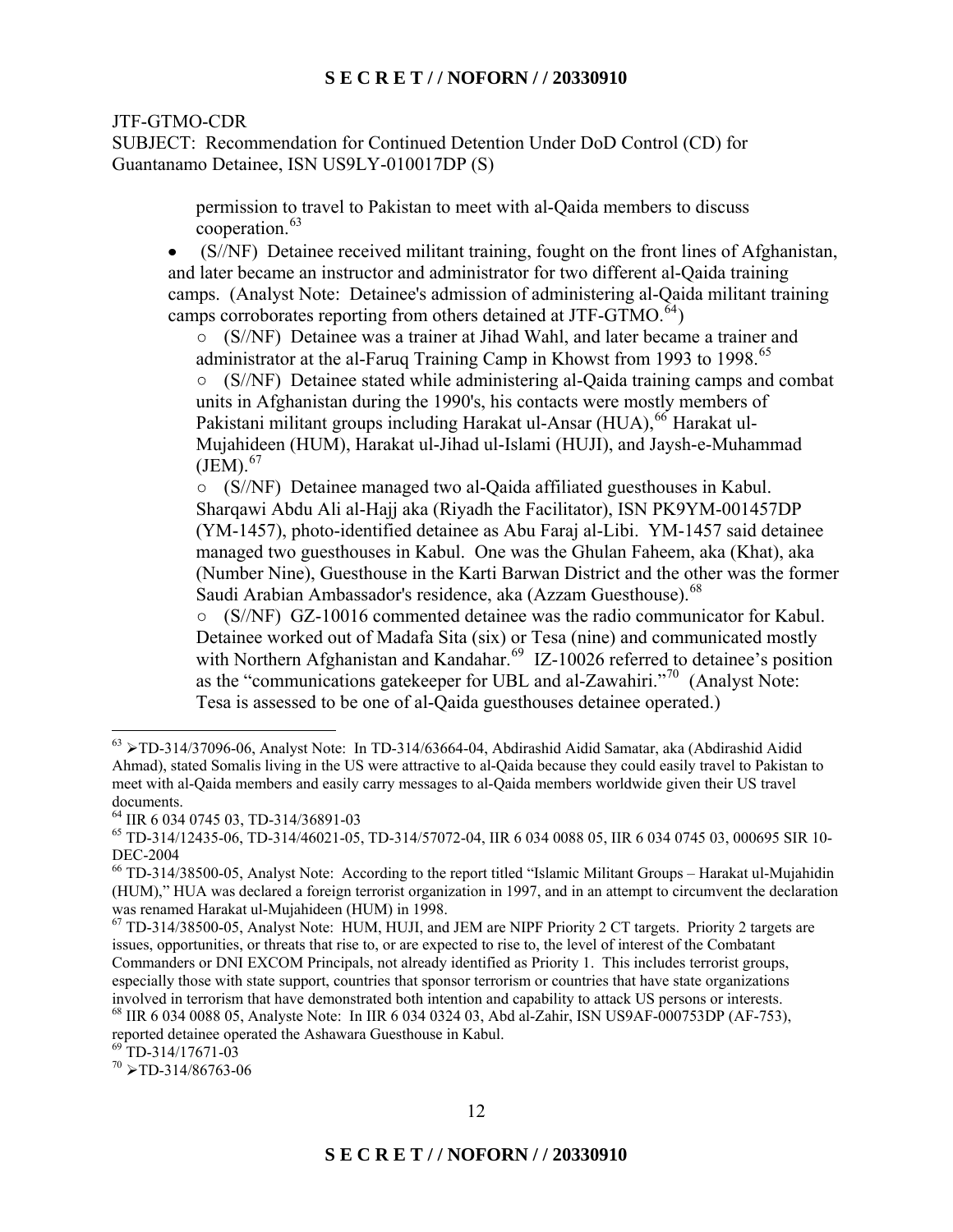SUBJECT: Recommendation for Continued Detention Under DoD Control (CD) for Guantanamo Detainee, ISN US9LY-010017DP (S)

> • (C//REL US, GCTF) Tariq Mahmud Ahmad al-Sawah, ISN US9EG-000535DP (EG-535), met detainee once in the August 2001 at detainee's guesthouse in Kabul. Detainee maintained communications equipment that kept in contact with the commander of the fighters at Tora Bora, Ali Muhammad Abd al-Aziz al-Fakhri, ISN US9LY-000212DP  $(LY-212)$ .<sup>71</sup>

(S//NF) Detainee participated in armed hostilities against US and Coalition  $\circ$ forces. Detainee fought along with other al-Qaida operatives under the command of IZ-10026 in the mountainous area of Afghanistan between Kabul and Khowst following the initiation of the US bombing campaign on 17 October 2001.<sup>72</sup>

• (S//NF) Detainee's long term association with al-Qaida provided him an understanding of al-Qaida strategy and doctrine.

(S//NF) Detainee stated al-Qaida's strategy was to first strike deep inside the US, then hit US interests in peripheral countries worldwide, followed by attacks against Coalition partners. Detainee added the Iraqi battlefield was even more important and effective for al-Qaida than Pakistan because with Iraq as an operating environment, al-Qaida's chances of executing a successful attack against the US were 80-90 percent, whereas in Pakistan al-Qaida only had a 10 percent chance of success.<sup>73</sup>  $\circ$ (S//NF) SA-067 reported detainee along with UBL, Ayman al-Zawahiri, IZ-10026, Mullah Muhammad Omar, Gulbuddin Hekmatyar, Jalaluddin Haqqani, Abu Layth al-Libi, and Muhammad Rahim published a magazine in the Peshawar and Islamabad areas of Pakistan, which covered all the killings of Americans, the extremist fighters' work against the Northern Alliance, the weapons used by the fighters, how they fed the poor, the number of fighters who died, and the faces of the real leaders.<sup>74</sup>

 (S//NF) Detainee said prior to 11 September 2001, al-Qaida gained its  $\circ$ knowledge of guerrilla warfare tactics from reading translated US military manuals stored in what he described as the group's vast Afghanistan-based library.<sup>75</sup>

(S//NF) Al-Qaida members read translations of Mao Zedong's works on guerrilla warfare and Mao's works were used extensively in al-Qaida training camps in Afghanistan during the 1990's. Detainee said that some al-Qaida members even took excerpts from these works and widely distributed them as small pamphlets titled, "The War of the Weak."<sup>76</sup>

 $\frac{1}{71}$ 

<sup>&</sup>lt;sup>72</sup> TD-314/03141-03

<sup>&</sup>lt;sup>73</sup> TD-314/36650-05, Analyst Note: See TD-314/55608-06, for more information on detainee's feelings Iraq was the best battlefield against the US.

<sup>74 000067</sup> SIR 02-SEP-2006

<sup>75</sup> TD-314/47412-05

<sup>76</sup> TD-314/47412-05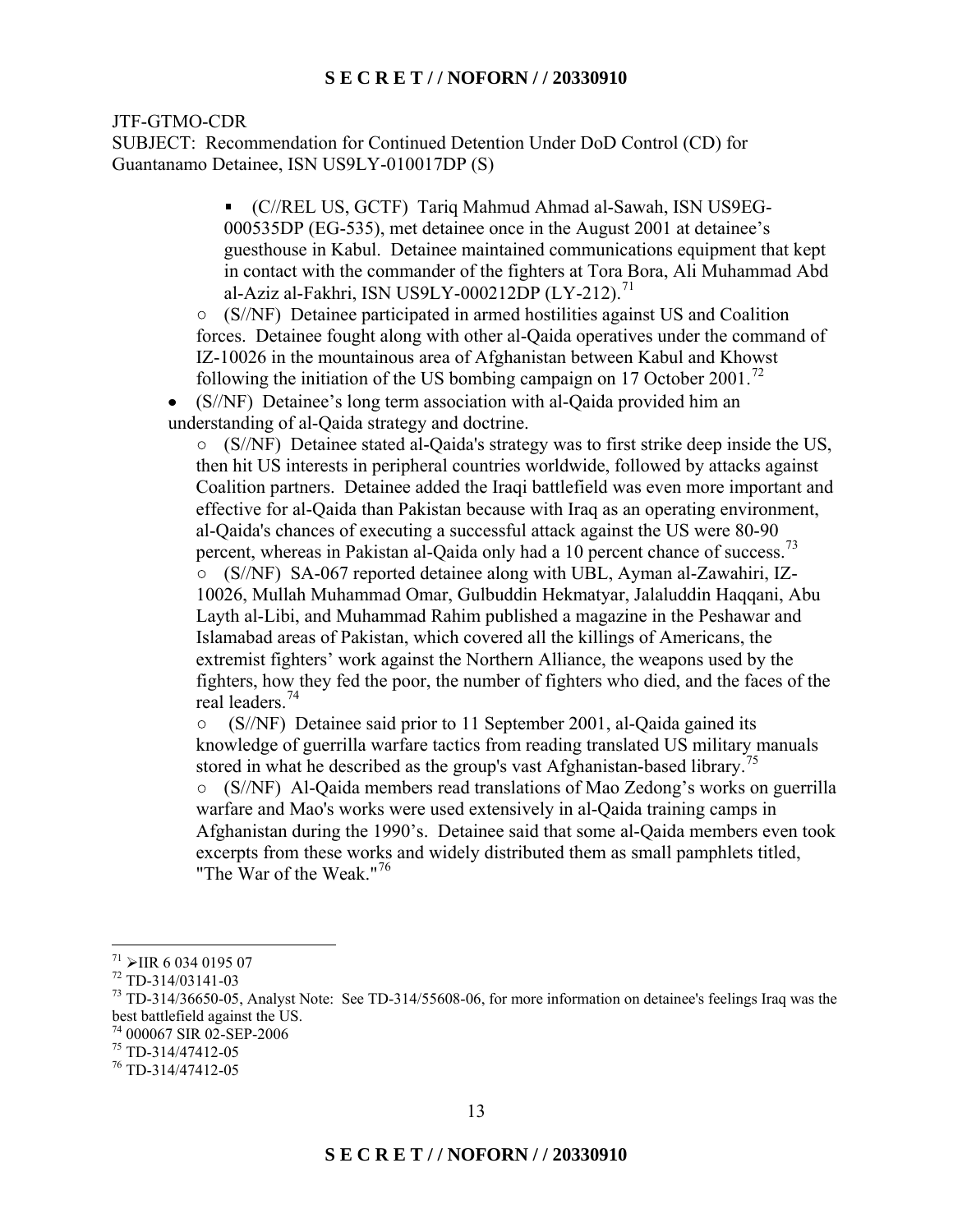SUBJECT: Recommendation for Continued Detention Under DoD Control (CD) for Guantanamo Detainee, ISN US9LY-010017DP (S)

> (S//NF) Detainee reported on al-Qaida's methods for choosing and employing couriers, as well preferred communication means.<sup>77</sup>

(C//REL GCTF) Detainee appeared in a video of a speech given by UBL at the Tarnak Farm Training Camp, believed to have occurred on 8 January 2000.<sup>78</sup>

**c. (S//NF) Detainee's Conduct**: Detainee is assessed to be a **HIGH** threat from a detention perspective. His overall behavior has been moderately compliant. He currently has 15 reports of disciplinary infraction listed in DIMS with the most recent occurring on 15 June 2008 when he damaged government property by writing on the wall. Other incidents for which he has been disciplined include occasionally becoming physically combative (i.e. spitting) on the guard force and staff. Detainee was also found to be in possession of dangerous contraband (plastic shank).

# **8. (U) Detainee Intelligence Value Assessment:**

**a. (S) Assessment:** Detainee is assessed to be of **HIGH** intelligence value. Detainee has not been interrogated by the JTF-GTMO Interrogation Control Element.

**b. (S//NF) Placement and Access:** Detainee has served as a senior al-Qaida leader, replacing KU-10024 upon his capture. Detainee's position as the "communications gateway" to UBL provided him with knowledge of operations and associations not normally within detainee's area of operations. Detainee has traveled with and facilitated other senior al-Qaida members' travel. Detainee further planned and participated in several terrorist operations. Detainee was a trainer at al-Qaida's al-Faruq Militant Training Camp and operated two al-Qaida guesthouses. Detainee reportedly has knowledge of an al-Qaida nuclear device, which detainee currently has neither confirmed nor denied.

**c. (S//NF) Intelligence Assessment:** Detainee's long term associations with al-Qaida and other extremist groups, as well as extensive connections during his work as a facilitator of personnel and financing, has provided detainee with extensive knowledge of the operations and key figures of al-Qaida's terrorist network.

# **d. (S//NF) Areas of Potential Exploitation:**

• Al-Qaida leadership, facilitators, and operatives to include: UBL, Zawahiri, Sayf al-Adl, Abu Hafs al-Mauritani, SO-10027, IZ-10026, KU-10024, PK-10018, GZ-10016, YM-10014, TZ-10012, YM-1457, LY-212, Sharif al-Masri, Shaykh Mustafa Abu al-Yazid, Shaykh Marzuq Abd al-Salam Dabbas, aka (Khalid Habib), Abu Layth al-Libi,

 $\frac{77}{77}$  > TD-314/41075-05, TD-314/ 42370-05<br> $\frac{78}{78}$  > HP 6.034, 1160.04

 $^{78}$  > IIR 6 034 1160 04